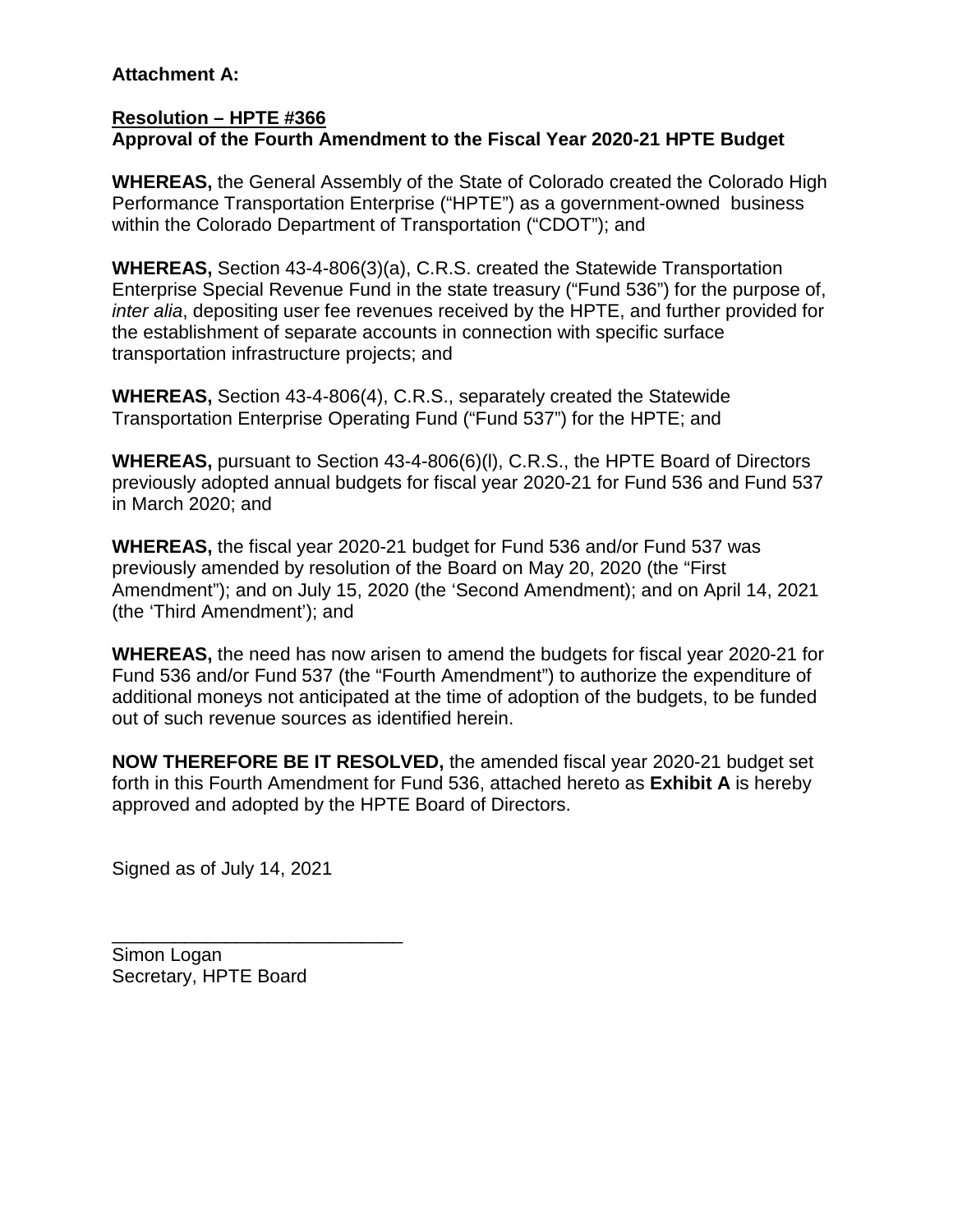## **Exhibit A to HPTE Resolution #366 Amended (Fourth Amendment) FY 2020-21 Fund 536 Budget**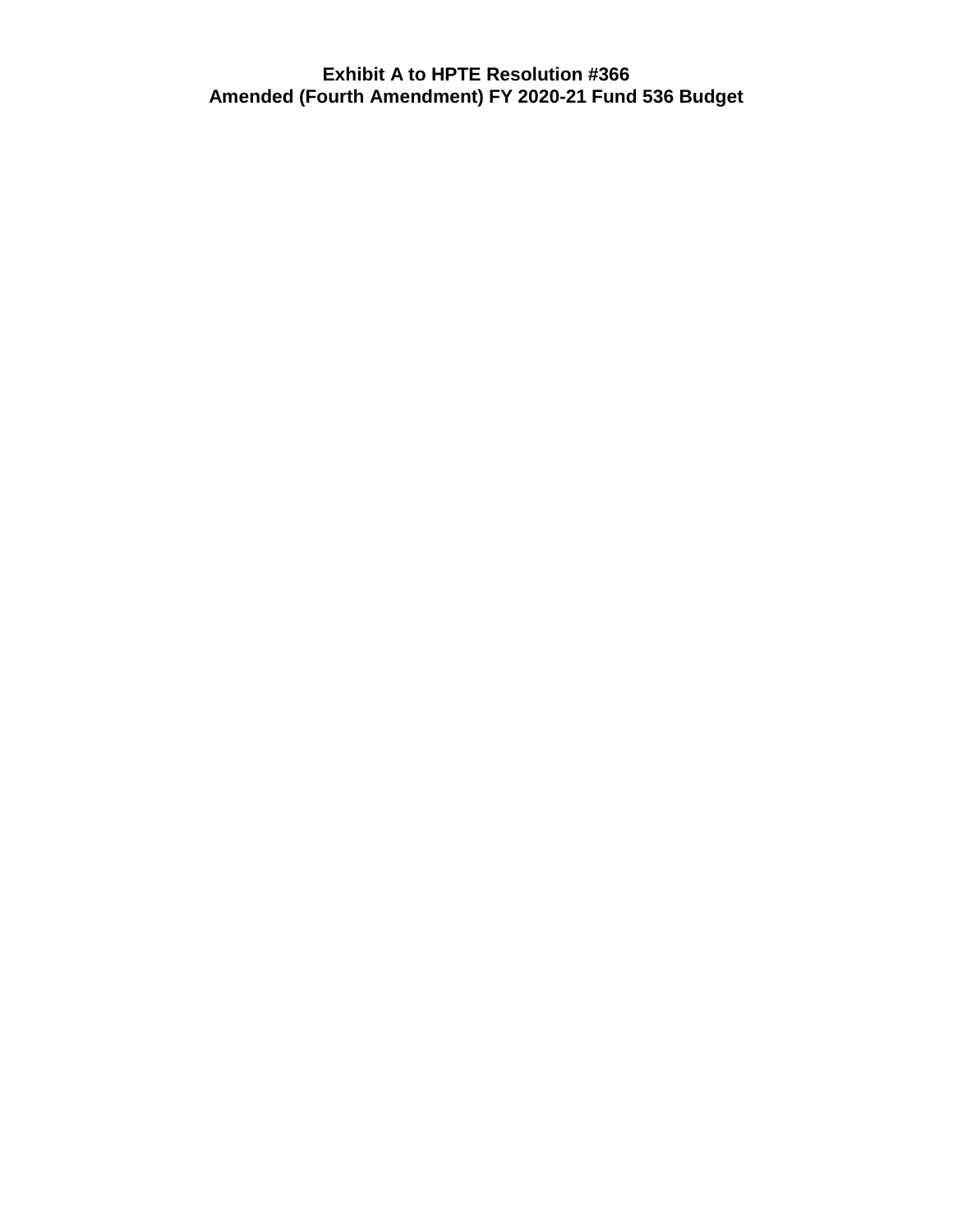| Fiscal Year 2020-21 Final Budget for Fund 536 |                                                                                                                             |               |                         |          |                            |                               |                         |               |                            |  |
|-----------------------------------------------|-----------------------------------------------------------------------------------------------------------------------------|---------------|-------------------------|----------|----------------------------|-------------------------------|-------------------------|---------------|----------------------------|--|
|                                               | Statewide Transportation Enterprise Special Revenue Fund (C.R.S. 43-4-806(3)(a)) 536                                        |               |                         |          |                            |                               |                         |               |                            |  |
| Line                                          |                                                                                                                             |               | Current<br>Revenues-2nd |          | Current<br>Allocations-3rd |                               | Revised<br>Revenues-4th |               | Revised<br>Allocations-4th |  |
| Item                                          |                                                                                                                             |               | Amendment               |          | Amendment                  |                               | Amendment               |               | Amendment                  |  |
| 1                                             | US 36 Express Lanes (Cost Center T8620-536)                                                                                 |               |                         |          |                            |                               |                         |               |                            |  |
| $\overline{2}$<br>3                           | <b>Fiscal Year Revenues</b><br><b>Interest Earnings</b>                                                                     | \$            | 242,000                 |          |                            |                               |                         |               |                            |  |
| 4                                             | Annual Concessionaire Management Fee                                                                                        | \$            | 400,000                 |          |                            |                               |                         |               |                            |  |
| 5                                             | Total US 36 FY 2020-21 Available Revenue                                                                                    | $\frac{2}{3}$ | 642,000                 |          |                            |                               |                         |               |                            |  |
| 6                                             | FY 2019-20 Roll Forward Budget                                                                                              | \$            | 3,896,316               |          |                            |                               |                         |               |                            |  |
| 7                                             | Total Available FY 2020-21 Budget                                                                                           | \$            | 4,538,316               |          |                            |                               |                         |               |                            |  |
| 8<br>9                                        | <b>Fiscal Year Allocations</b><br><b>CDOT Staff Consulting</b>                                                              |               |                         | \$       | (15,000)                   |                               |                         |               |                            |  |
| 10                                            | Project Oversight                                                                                                           |               |                         | \$       | (1,545,000)                |                               |                         |               |                            |  |
| 11                                            | <b>Annual Audit</b>                                                                                                         |               |                         | \$       | (7,000)                    |                               |                         |               |                            |  |
| 12                                            | <b>Attorney General Fees</b>                                                                                                |               |                         | \$       | (20,000)                   |                               |                         |               |                            |  |
| 13                                            | Miscellaneous Corridor Studies                                                                                              |               |                         | \$       | (39,000)                   |                               |                         |               |                            |  |
| 14<br>15                                      | Total US 36 FY 2020-21 Allocations<br><b>US36 Remaining Balance</b>                                                         |               |                         | \$<br>\$ | (1,626,000)<br>2,912,316   |                               |                         |               |                            |  |
| 16                                            | <b>I-25 North Express Lanes</b>                                                                                             |               |                         |          |                            |                               |                         |               |                            |  |
| 17                                            | US36 to 120th (Segment 2) (Cost Center T8630-536)                                                                           |               |                         |          |                            |                               |                         |               |                            |  |
| 18                                            | <b>Fiscal Year Revenues</b>                                                                                                 |               |                         |          |                            |                               |                         |               |                            |  |
| 19                                            | <b>Tolling Revenue</b>                                                                                                      | \$            | 8,026,120               |          |                            |                               |                         |               |                            |  |
| 20<br>21                                      | <b>Transponder Revenue</b><br><b>Interest Earnings</b>                                                                      | \$<br>\$      | 550,000<br>1,500        |          |                            |                               |                         |               |                            |  |
| 22                                            | Total Segment 2 FY 2020-21 Available Revenue & Funds                                                                        | \$            | 8,577,620               |          |                            |                               |                         |               |                            |  |
| 23                                            | FY 2019-20 Roll Forward Budget                                                                                              | \$            | 18,808,495              |          |                            |                               |                         |               |                            |  |
| 24                                            | Total Available FY 2020-21 Budget                                                                                           | \$            | 27,386,115              |          |                            |                               |                         |               |                            |  |
| 25                                            | <b>Fiscal Year Allocations</b>                                                                                              |               |                         |          |                            |                               |                         |               |                            |  |
| 26<br>27                                      | CDOT-HPTE Staff Consulting<br><b>Attorney General Fees</b>                                                                  |               |                         | \$<br>\$ | (95,000)<br>(10,000)       |                               |                         |               |                            |  |
| 28                                            | General Reimbursable Expenses and Toll Processing Costs                                                                     |               |                         | \$       | (2, 162, 000)              |                               |                         |               |                            |  |
| 29                                            | Sales Tax and Sales Tax Processing Costs                                                                                    |               |                         | \$       | (263, 475)                 |                               |                         |               |                            |  |
| 30                                            | Routine Maintenance                                                                                                         |               |                         | \$       | (150,000)                  |                               |                         |               |                            |  |
| 31                                            | Operations                                                                                                                  |               |                         | \$       | (1,345,000)                |                               |                         |               |                            |  |
| 32<br>33                                      | Capital Replacement-Tolling Equipment<br>Miscellaneous Corridor Studies                                                     |               |                         | \$<br>\$ | (75,000)<br>(355,000)      |                               |                         |               |                            |  |
| 34                                            | Tolling System and Software Development                                                                                     |               |                         | \$       | (237, 500)                 |                               |                         |               |                            |  |
| 35                                            | Total Segment 2 FY 2020-21 Allocations                                                                                      |               |                         | \$       | (4,692,975)                |                               |                         |               |                            |  |
| 36                                            | <b>Remaining Balance</b>                                                                                                    |               |                         | \$       | 22,693,140                 |                               |                         |               |                            |  |
| 37                                            | 120th to E470 (Segment 3) (Cost Center T8633-536)<br><b>Fiscal Year Revenues &amp; Funds</b>                                |               |                         |          |                            |                               |                         |               |                            |  |
| 38<br>39                                      | <b>Tolling Revenue</b>                                                                                                      | \$            | 2,000,000               |          |                            |                               |                         |               |                            |  |
| 40                                            | <b>Transponder Revenue</b>                                                                                                  | \$            | 200,000                 |          |                            |                               |                         |               |                            |  |
| 41                                            | <b>Interest Earnings</b>                                                                                                    | \$            | 1,500                   |          |                            |                               |                         |               |                            |  |
| 42                                            | CDOT Reimbursement for Debt Service Expenses per IAA                                                                        | \$            | 313,105                 |          |                            |                               |                         |               |                            |  |
| 43<br>44                                      | Total Segment 3 FY 2020-21 Available Revenue & Funds \$<br>FY 2019-20 Roll Forward Budget                                   | \$            | 2,514,605<br>53,355     |          |                            |                               |                         |               |                            |  |
| 45                                            | Total Available FY 2020-21 Budget                                                                                           | $\mathbf{s}$  | 2,567,960               |          |                            |                               |                         |               |                            |  |
| 46                                            | <b>Fiscal Year Allocations</b>                                                                                              |               |                         |          |                            |                               |                         |               |                            |  |
| 47                                            | I-25 North Loan Payment                                                                                                     |               |                         | \$       | (470, 237)                 |                               |                         |               |                            |  |
| 48                                            | Margin Rate Payment                                                                                                         |               |                         | \$       | (155, 973)                 |                               |                         |               |                            |  |
| 49<br>50                                      | <b>CDOT-HPTE Staff Consulting</b><br><b>Attorney General Fees</b>                                                           |               |                         | \$<br>\$ | (65,000)<br>(10,000)       |                               |                         |               |                            |  |
| 51                                            | General Reimbursable Expenses and Toll Processing Costs                                                                     |               |                         | \$       | (750,000)                  |                               |                         |               |                            |  |
| 52                                            | Sales Tax and Sales Tax Processing Costs                                                                                    |               |                         | \$       | (42, 825)                  |                               |                         |               |                            |  |
| 53                                            | Routine Maintenance                                                                                                         |               |                         | \$       | (100,000)                  |                               |                         |               |                            |  |
| 54                                            | Operations<br>Capital Replacement-Tolling Equipment                                                                         |               |                         | \$       | (200,000)                  |                               |                         |               |                            |  |
| 55<br>56                                      | Loan Expenses (Note Registrar, Refinancing)                                                                                 |               |                         | \$<br>\$ | (70,000)                   |                               |                         |               |                            |  |
| 57                                            | Tolling System and Software Development                                                                                     |               |                         | \$       | (237, 500)                 |                               |                         |               |                            |  |
| 58                                            | Total Segment 3 FY 2020-21 Allocations                                                                                      |               |                         | \$       | (2, 101, 535)              |                               |                         |               |                            |  |
| 59                                            | <b>Remaining Balance</b>                                                                                                    |               |                         | \$       | 466,425                    |                               |                         |               |                            |  |
| 60<br>61                                      | <b>Burnham Yard (Cost Center T8600-536)</b><br><b>Fiscal Year Revenues &amp; Funds</b>                                      |               |                         |          |                            |                               |                         |               |                            |  |
| 62                                            | <b>Loan Proceeds for Property Acquisition</b>                                                                               |               |                         |          |                            | $\mathbf{\overline{s}}$       | 40,050,000              |               |                            |  |
| 63                                            | <b>CDOT Pre-Paid Lease Payment per IAA</b>                                                                                  |               |                         |          |                            | $\sqrt{3}$                    | 10,000,000              |               |                            |  |
| 64                                            | <b>Loan Proceeds for Cost of Issuance</b>                                                                                   |               |                         |          |                            | $\sqrt{3}$                    | 328,497                 |               |                            |  |
| 65                                            | CDOT Payment for Cost of Issuance Expenses per IAA                                                                          |               |                         |          |                            | $\sqrt{3}$                    | 359,252                 |               |                            |  |
| 66<br>67                                      | Portion of the \$5.0 M CDOT Payment for Project Expenses per IAA<br>Total Burnham Yard FY 2021-22 Available Revenue & Funds |               |                         |          |                            | $\overline{\mathbb{S}}$<br>\$ | 25,000<br>50,762,749    |               |                            |  |
| 68                                            | <b>Fiscal Year Allocations</b>                                                                                              |               |                         |          |                            |                               |                         |               |                            |  |
| 69                                            | <b>Burnham Yard Purchase</b>                                                                                                |               |                         |          |                            |                               |                         | $\sqrt{3}$    | (50,046,670)               |  |
| 70                                            | <b>Cost of Issuance</b>                                                                                                     |               |                         |          |                            |                               |                         | $\sqrt[6]{3}$ | (691,079)                  |  |
| 71                                            | Eligible Property Expenditures for Security per IAA                                                                         |               |                         |          |                            |                               |                         | \$            | (25,000)                   |  |
| 72<br>73                                      | <b>Total Burnham Yard FY 2021-22 Allocations</b><br><b>Remaining Balance</b>                                                |               |                         |          |                            |                               |                         | \$<br>\$      | (50, 762, 749)<br>(0)      |  |
|                                               |                                                                                                                             |               |                         |          |                            |                               |                         |               |                            |  |